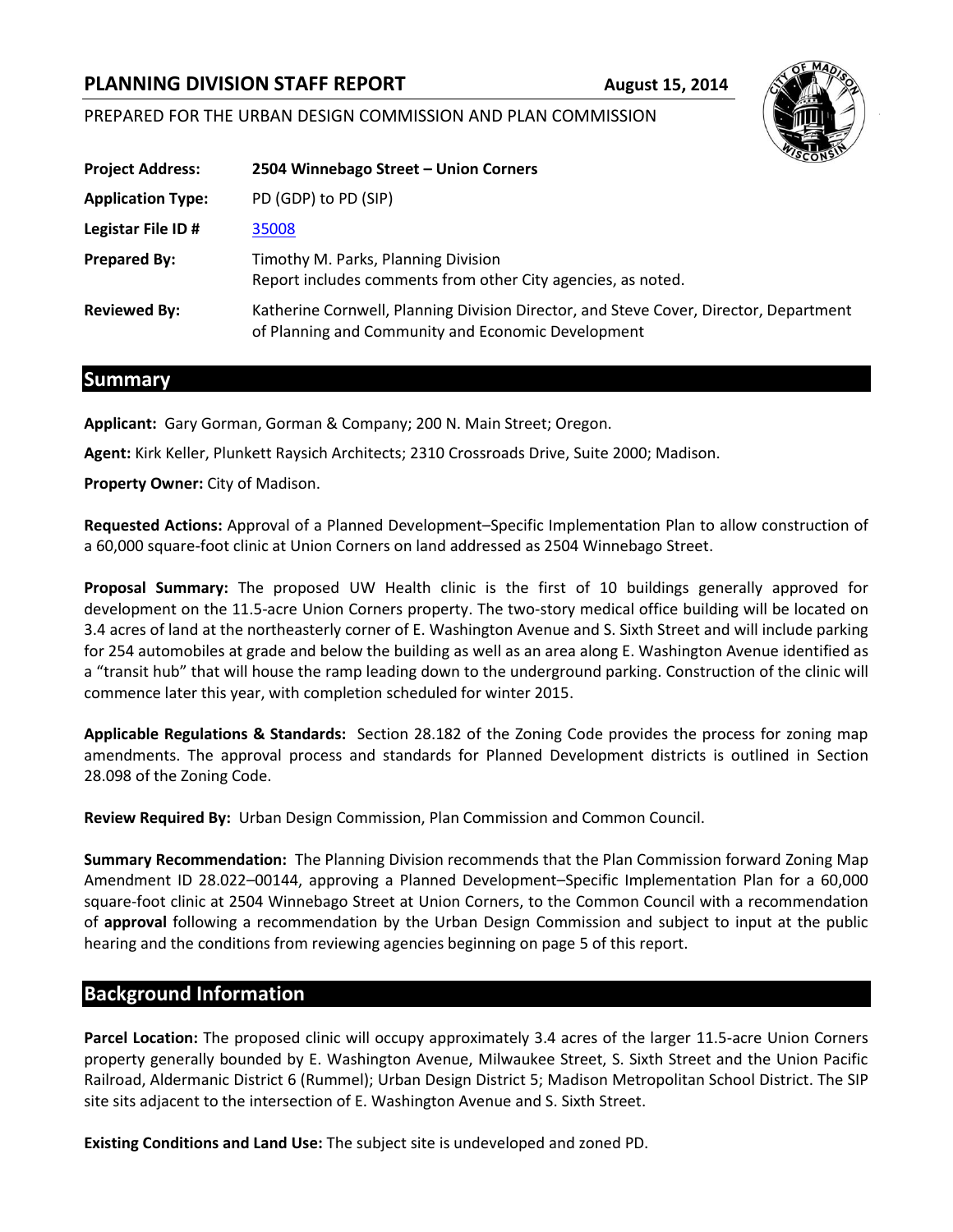#### **Land Uses and Zoning Surrounding Union Corners:**

- North: Across E. Washington Avenue, single- and two-family residences, zoned TR-V1 (Traditional Residential– Varied 1 District); two-family and multi-family residences, Speedy Muffler, Red Letter News, Ray's Bar, Assumption Greek Orthodox Church, zoned TSS (Traditional Shopping Street District); across Milwaukee Street, Malt House tavern, mixed-use buildings, zoned CC-T (Commercial Corridor–Transitional District); single- and two-family residences, zoned TR-V1;
- South: Single- and two-family residences across the Union Pacific Railroad right of way and Capital Cities Trail, zoned TR-V1;
- West: Single- and two-family residences along E. Washington Avenue, zoned TR-V1; Idun Lodge, zoned NMX (Neighborhood Mixed-Use District);
- East: Single- and two-family residences along Anzinger Court and Farwell Street, zoned TR-C4 (Traditional Residential–Consistent 4 District)

**Adopted Land Use Plans:** The Comprehensive Plan identifies the Union Corners site as a potential redevelopment location for Community Mixed-Use development and Transit-Oriented Development.

Most of the site is also included within the boundaries of the 2000 Schenk-Atwood-Starkweather-Worthington Park Neighborhood Plan, which while not providing a vision for redevelopment of the site, includes a number of smaller, specific recommendations germane to portions of the Union Corners site and surrounding area. The site is also located within the boundaries of the 2000 East Washington Avenue/ Old East Side Master Plan (BUILD), which did not anticipate the closing of the Kohl's grocery store or the Rayovac plant but included a number of recommendations for urban design and transportation.

**Zoning Summary:** The site is zoned PD. The SIP for the clinic will be reviewed in the following sections.

| <b>Other Critical Zoning Items</b>                    |                                                                                       |
|-------------------------------------------------------|---------------------------------------------------------------------------------------|
| Yes:                                                  | Urban Design (UDD 5), Utility Easements, Barrier Free                                 |
| No:                                                   | Floodplain, Wellhead Protection, Waterfront Development, Landmark, Adjacent to a Park |
| Prepared by: Pat Anderson, Asst. Zoning Administrator |                                                                                       |

**Environmental Corridor Status:** The property is not located within a mapped environmental corridor (see Map F7).

**Public Utilities and Services:** The site is served by a full range of urban services, including seven-day Metro Transit service.

## **Previous Approvals & Project History**

On May 21, 2014, the Common Council approved a major amendment to the Planned Development–General Development Plan for Union Corners to call for various medical office, retail, mixed-use and residential buildings on four City-owned parcels generally addressed as 2340, 2504 and 2507 Winnebago Street.

The Union Corners site was acquired by the City with Land Banking Funds for \$3.3 million in December 2010. On July 16, 2013, the Common Council accepted a selection committee's recommendation of the applicant, Gorman & Company, Inc., proposal for the purchase and redevelopment of the City-owned Union Corners properties and authorized the execution of a Purchase and Sale Agreement (PSA) for their purchase and redevelopment. The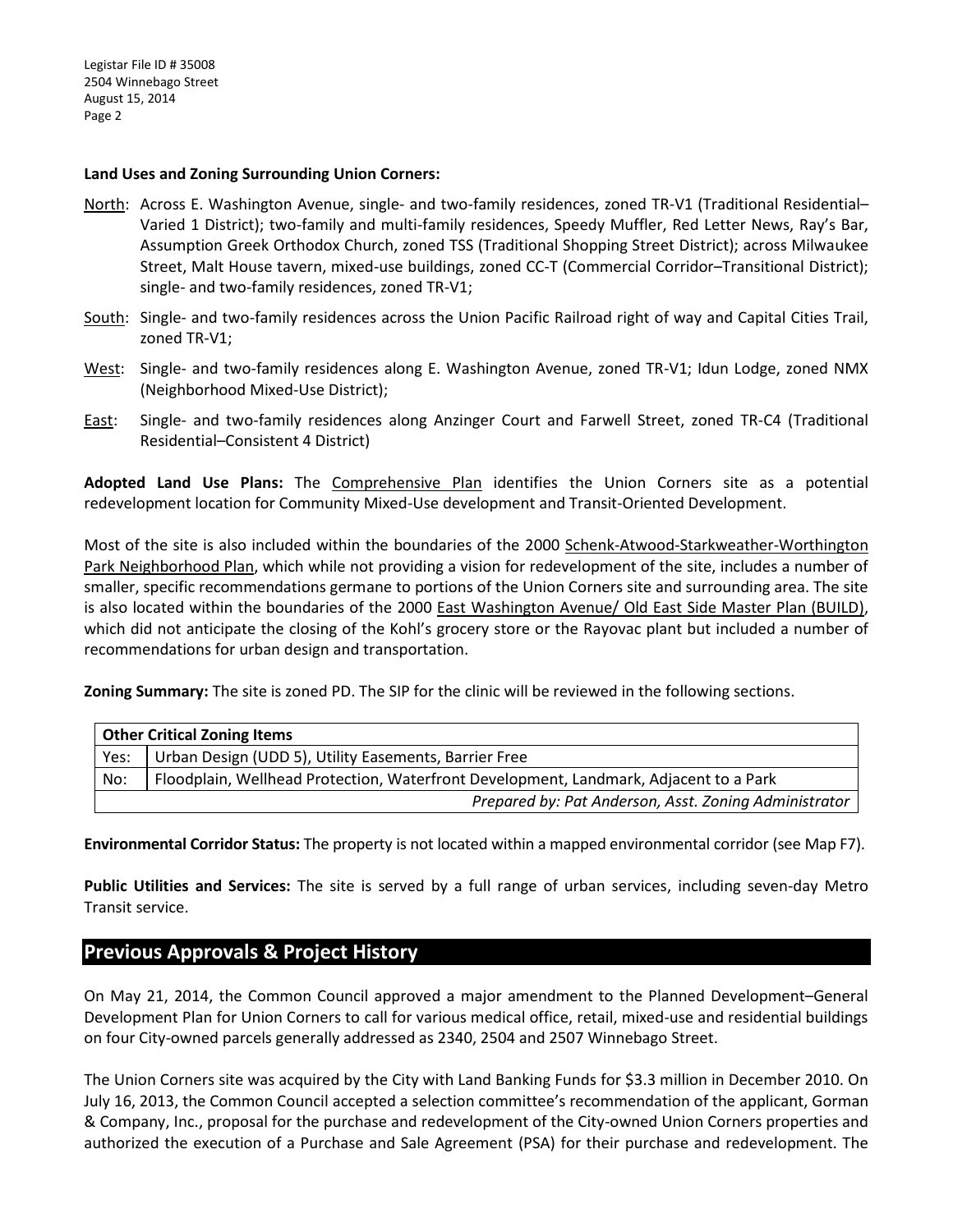PSA calls for the 11.5 acres to be conveyed to the applicant and for a tax incremental financing loan agreement to assist with implementation of the planned development. The City previously constructed the current alignment of Winnebago Street, S. Sixth Street and the roundabout where those streets intersect in 2007 as part of its participation in the previous redevelopment efforts for the Union Corners site.

Previously, the Common Council approved a request in 2006 to rezone 2313-2525 E. Washington Avenue, 2306- 2422 Winnebago Street, 2317- 2415 Winnebago Street and 11 S. Fifth Street from C2 (General Commercial District) and M1 (Limited Manufacturing District) to PUD-GDP [1966 Zoning Code] to allow the future development of up to 450 dwelling units, 110,000 square feet of commercial space in 11 buildings following demolition of approximately 20 principal and accessory buildings, the vacation of Sullivan, Florence and Winnebago streets and the recording of the Certified Survey Map subdividing the subject site.

On October 4, 2004, the Plan Commission approved demolition permits to allow the demolition of the French Battery Building and other buildings on the Union Corners site to facilitate environmental remediation from previous heavy industrial uses in anticipation of future redevelopment.

## **Project Description**

The proposed specific implementation plan calls for a two-story 60,000 gross square-foot medical office building for UW Health to be constructed at the southeasterly corner of E. Washington Avenue and S. Sixth Street. The clinic will be served by 154 surface automobile parking stalls and 100 underground stalls to be accessed from a driveway from Winnebago Street located east of the roundabout at S. Sixth Street. Access to the underground parking will be provided from a ramp in a one-story "transit hub" structure that will be located northeast of the clinic building along the E. Washington Avenue sidewalk. During the approval of the Union Corners General Development Plan earlier this year, the transit hub was envisioned to include sheltered bike parking at sidewalk level and possibly a bike sharing facility, a relocated Metro bus stop and a future bus rapid transit station. The trash enclosure for the clinic will also be located in the transit hub structure.

Architecturally, the clinic building will feature repeating sections of brick, stone and horizontal panels along the first floor. On the second floor, the exterior will be comprised mostly of vertical metal panels with a prominent glass and spandrel curtain wall feature at the northwesterly corner overlooking the Sixth-E. Washington intersection. The exterior of the one-story transit hub will be clad in brick. The public entrance to the clinic will face east toward the surface parking lot and will include a canopy extending over a circular drop-off lane. A door to the building is shown along the S. Sixth Street façade that leads to a stairwell according to the floorplans and does not provide public entry into the clinic. The applicant is proposing a tall second story canopy over a portion of a private sidewalk leading from the E. Washington Avenue sidewalk to the public entrance to provide a pedestrian orientation for the clinic.

## **Analysis & Conclusion**

The 2006 Comprehensive Plan identifies the Union Corners site, the E. Washington-Milwaukee intersection and the north side of E. Washington Avenue west towards Fifth Street as a potential redevelopment location recommended for Community Mixed-Use (CMU) and Transit-Oriented Development (TOD). The Comprehensive Plan recommends that such developments either be located adjacent to medium- or high-density residential areas or be large enough to accommodate high-density residential uses when adjacent to lower density areas, the latter of which applies to this project. In addition to residential uses, CMU districts are recommended to include a mix of employment, retail and service uses intended to serve both the residents of the area and surrounding neighborhood and "wider community markets." These districts are typically intended to be located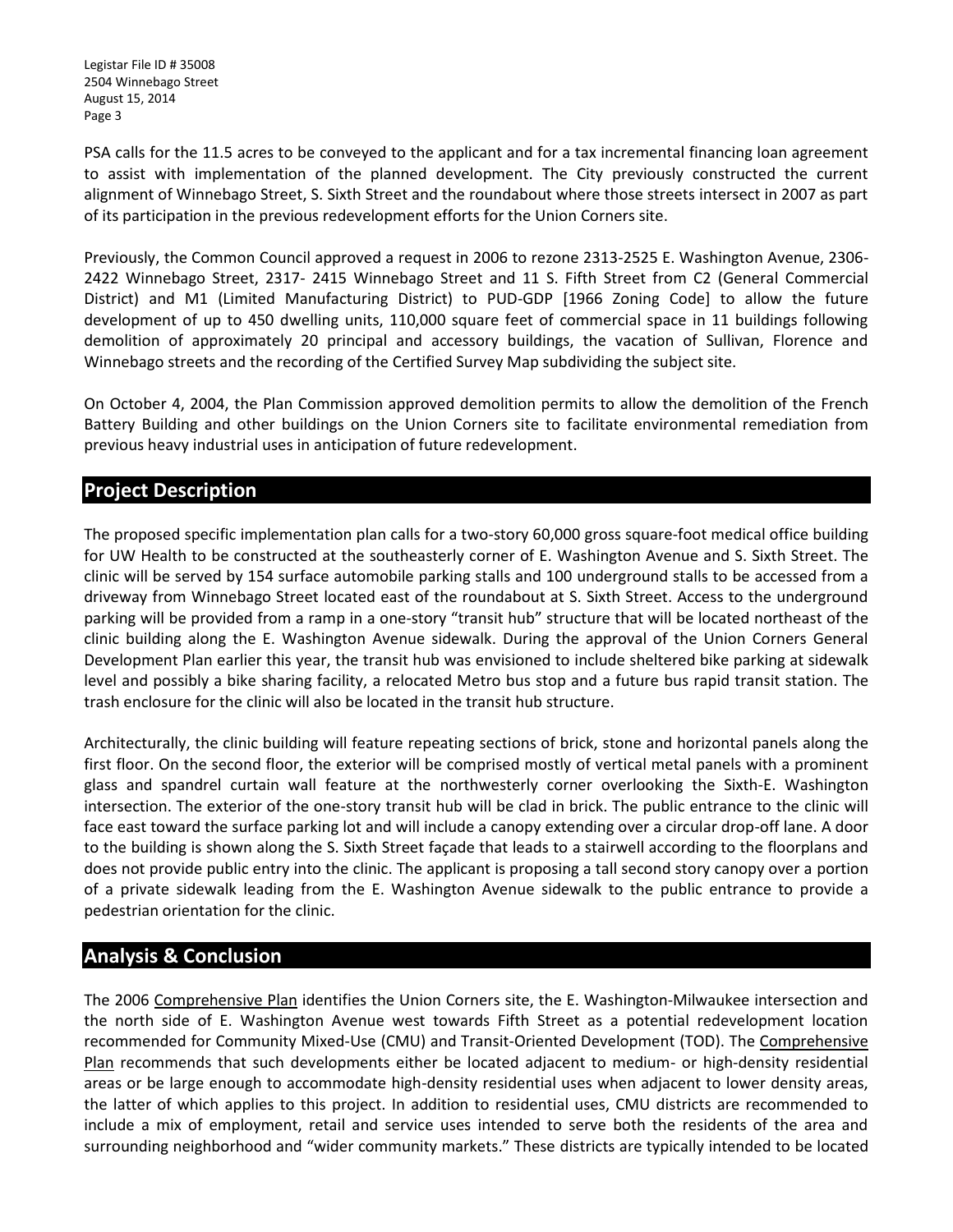along high-capacity transit routes such as E. Washington Avenue and are recommended to have a focal point developed at high densities and focused on a commercial core, a plaza or square, a civic use or dense residential development. Buildings with these zones should be located close to the sidewalk with parking located at the rear of the buildings or underground, and pedestrian-level amenities should be provided.

A number of TOD policies in the Comprehensive Plan are applicable to the Union Corners redevelopment. Among the facets of TOD present in this project include the provision of a variety of land uses (housing, retail/ commercial, employment, etc.), the placement of the buildings creating a sense of spatial enclosure and creation of a high-quality public realm, and the inclusion of uses that generate pedestrian activity, such as spaces for retail and offices at the ground floor. And while there is not a specific number of residential units proposed for the 11.5-acre site in the amended general development plan, the building mass and emphasis on residential uses, including on the upper floors of the numerous mixed-use buildings proposed, suggest that the density of the project can comport to the 30-unit per acre recommended for the core of a TOD district.

Staff and the Plan Commission previously found that the general development plan for Union Corners was consistent with many of the plan recommendations applicable to the site, including many of the recommendations for development in areas identified for Community Mixed-Use development in the Comprehensive Plan, and that the general development plan represented a well-designed, intensive reuse of the site. However, it was noted in the review of the general development plan that the specific details of each phase of the project would require careful consideration prior to construction.

The clinic provides an important institutional anchor for Union Corners and can be a catalytic use for the overall development. The specific implementation plan for the proposed clinic conforms substantially to the approved general development plan with regard to the use, scale and placement of the building and its parking and vehicular access, and staff believes that the specific implementation plan can meet the standards of approval for the Planned Development district. The architectural direction of the clinic is also largely the same as what was represented at the general development plan stage.

However, the lack of an operable entry door from either the E. Washington Avenue or S. Sixth Street sidewalks is a significant concern for Planning staff. The proposed canopy-covered sidewalk leading from the E. Washington sidewalk to the clinic entrance from the parking lot does not meet the expectation established during the review of the general development plan that future buildings throughout Union Corners be well articulated, porous, and highly activated, and be at least as oriented to and accessible from the streets and pedestrian paths they abut as any surface parking facilities that serve them. This is particularly important along E. Washington Avenue, as one of the goals of the various community planning efforts for this corridor over the last 15 years, including the design charrettes for Union Corners in 2003, have focused on activating the corridor and making it more pedestrian-friendly. The lack of a usable entrance into the clinic directly from a public sidewalk is contrary to these goals and the general principles of modern urban design.

Staff believes that the design of the building without an operable entry from one of the primary abutting streets is also contrary to the purpose and intent of the Planned Development zoning district and the standard that planned developments coordinate architectural styles and building forms to achieve greater compatibility with surrounding land uses. The design standards for entrance orientation, building placement, and door and window openings in the Zoning Code for the Mixed-Use and Commercial Districts (TSS, CC-T, etc.), Downtown and Urban Districts, and TE-Traditional Employment district would compel the proposed clinic building to have a functional entrance from at least one public street and be as oriented to the street as it is to its parking. However, the Planned Development district has no such predetermined design requirements. Staff believes that the PD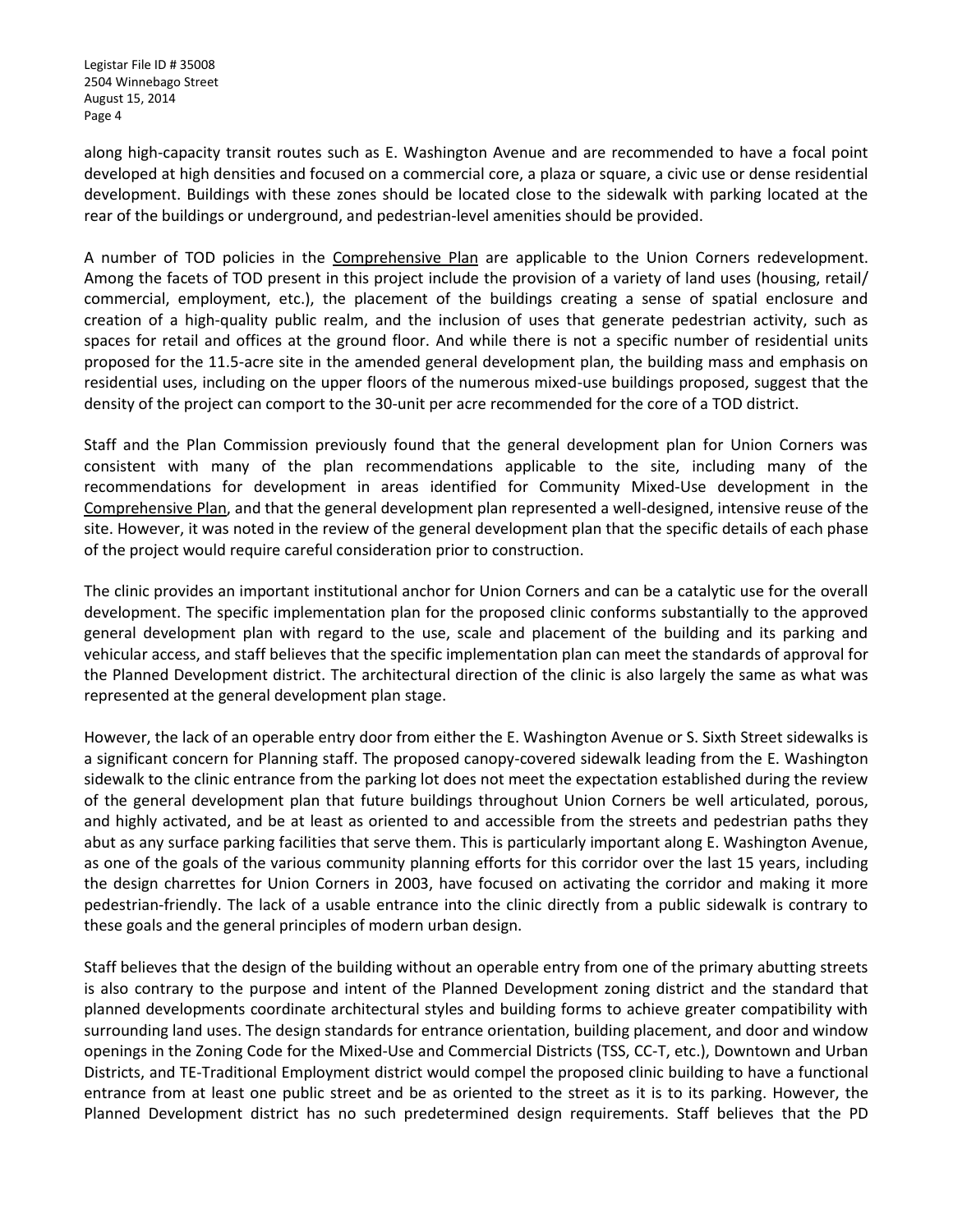district was not intended to create a regulatory framework to avoid compliance with the design standards that were the underpinnings of the new, more form-based Zoning Code that took effect in 2013.

As a result, Planning staff recommends that the clinic design be revised to relocate the single entrance proposed in a manner that provides a direct pedestrian entry from either the E. Washington Avenue or S. Sixth Street sidewalks, or provides a second operable entry from one of those streets in addition to the entrance proposed from the parking lot.

Finally, staff requests that more information be provided on the proposed transit hub component of the specific implementation plan prior to final approval so that City staff can have a full understanding of the space between the street-facing wall of the building and E. Washington Avenue to determine what impacts (if any) the uses in that facility may have on the public right of way.

### **Recommendation**

**Planning Division Recommendation** (Contact Timothy M. Parks, 261-9632)

Zoning Map Amendment ID 28.022–00144, approving a Planned Development–Specific Implementation Plan for a 60,000 square-foot clinic at 2504 Winnebago Street, to the Common Council with a recommendation of **approval** following a recommendation by the Urban Design Commission and subject to input at the public hearing, the following Planning Division condition(s) and the conditions from reviewing agencies:

- 1. The proposed clinic building shall have a pedestrian entrance from E. Washington Avenue or S. Sixth Street that is unlocked and operable during business hours.
- 2. That the specific implementation plan be revised prior to final approval by the Planning Division and the issuance of building permits for the clinic as follows:
- 2a. provide a fully dimensioned plan for the transit hub that provides a detail of the hub building beginning at the back of curb on E. Washington Avenue, extending through the ramp, to the back edge of the first line of surface parking, with the uses of all of the spaces clearly labeled;
- 2b. revise all elevations to add street name references and/ or inter-cardinal direction references for clarity;
- 3. The applicant may submit a zoning text specific for this project for review and approval by the Planning Division and Zoning Administrator prior to recording or note that this project is subject to the zoning text conditionally approved with the Union Corners General Development Plan.

### **The following conditions have been submitted by reviewing agencies:**

### **City Engineering Division** (Contact Janet Schmidt, 261-9688)

4. The proposed new building will cross an underlying platted lot line. Current fire code and City enforcement requires the underlying platted lot line be dissolved by Certified Survey Map (CSM) prior to issuance of a building permit. A CSM and required supporting information shall be prepared and submitted to the Planning Division for review and approval by the City and recorded with the Dane County Register of Deeds prior to issuance of a building permit.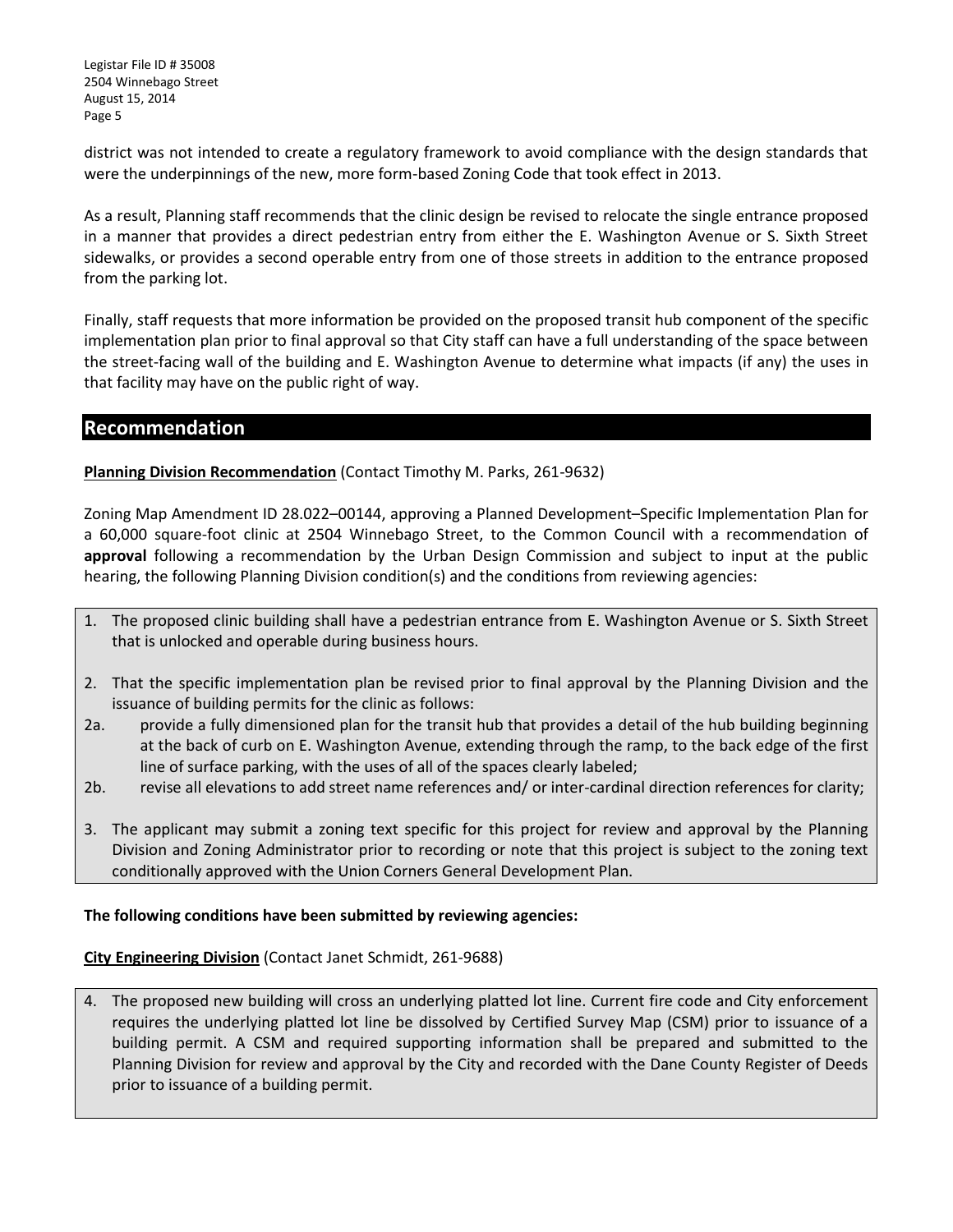- 5. The applicant shall be aware that reciprocal easements and agreements including, but not limited to, access, parking, utilities, common areas, storm management and other items may be necessary to accomplish the overall development as proposed by the approved general development plan.
- 6. The proposed location of the medical facility will require the approval of a discontinuance/ vacation of a portion of the public right of way located at the intersection of Winnebago Street and S. Sixth Street. Coordinate any required discontinuance with Jeff Quamme at [jrquamme@cityofmadison.com](mailto:jrquamme@cityofmadison.com) or 266-4097.
- 7. A portion of the public sanitary sewer and storm sewer within this site will require removal/ abandonment/ relocation. This will require the release of a portion or all of the sanitary sewer easement per Document No. 4288052 and storm sewer easement per Document No. 4288052. The applicant shall prepare metes and bounds legal descriptions and scale map exhibits for the portions to be released and provide to Engineering Land Records Coordinator Jeff Quamme for review. Upon approval of the exhibits and payment of the required \$500 administration fee for each easement to be released (check payable to City of Madison Treasurer) to cover staff time and recording costs, Engineering will create the necessary Office of Real Estate Services (ORES) Project. ORES staff will then administer the release document(s) and record with the Dane County Register of Deeds. Any new easements required shall be created by the future required Certified Survey Map. Also, authorization for the easement releases will be provided with the approval of the required CSM noted above.
- 8. The site plan shall show the property lines of the CSM to be completed and all easements encumbering or benefitting the site.
- 9. There is an existing public 20-foot wide sanitary sewer easement that needs to be added to the plan set, per Document No. 4288052. The new building appears to be 3-5 feet into this easement. The applicant shall shift the southeast limits of the building to avoid the existing easement or shall release the existing easement and dedicate a new easement that is mutually acceptable with the owner and the City.
- 10. Residual contamination is present on the property (DNR BRRTS # 06-13-506291). Excavation of this soil is considered a solid waste and must be managed in accordance with NR718, with prior DNR approval. Please contact Brynn Bemis at 267-1986 with any questions.
- 11. The construction of this building will require removal and replacement of sidewalk, curb and gutter and possibly other parts of the City's infrastructure. The applicant shall enter into a City / Developer agreement for the improvements required for this development. The applicant shall be required to provide deposits to cover City labor and materials and surety to cover the cost of construction. The applicant shall meet with the City Engineer to schedule the development of the plans and the agreement. The City Engineer will not sign off on this project without the agreement executed by the developer. The developer shall sign the Developer's Acknowledgement prior to the City Engineering Division signing off on this project.
- 12. The approval of this development does not include the approval of the changes to roadways, sidewalks or utilities. The applicant shall obtain separate approval by the Board of Public Works and the Common Council for the restoration of the public right of way including any changes requested by developer. The City Engineer shall complete the final plans for the restoration with input from the developer. The curb location, grades, tree locations, tree species, lighting modifications and other items required to facilitate the development or restore the right of way shall be reviewed by the City Engineer, City Traffic Engineer, and City Forester.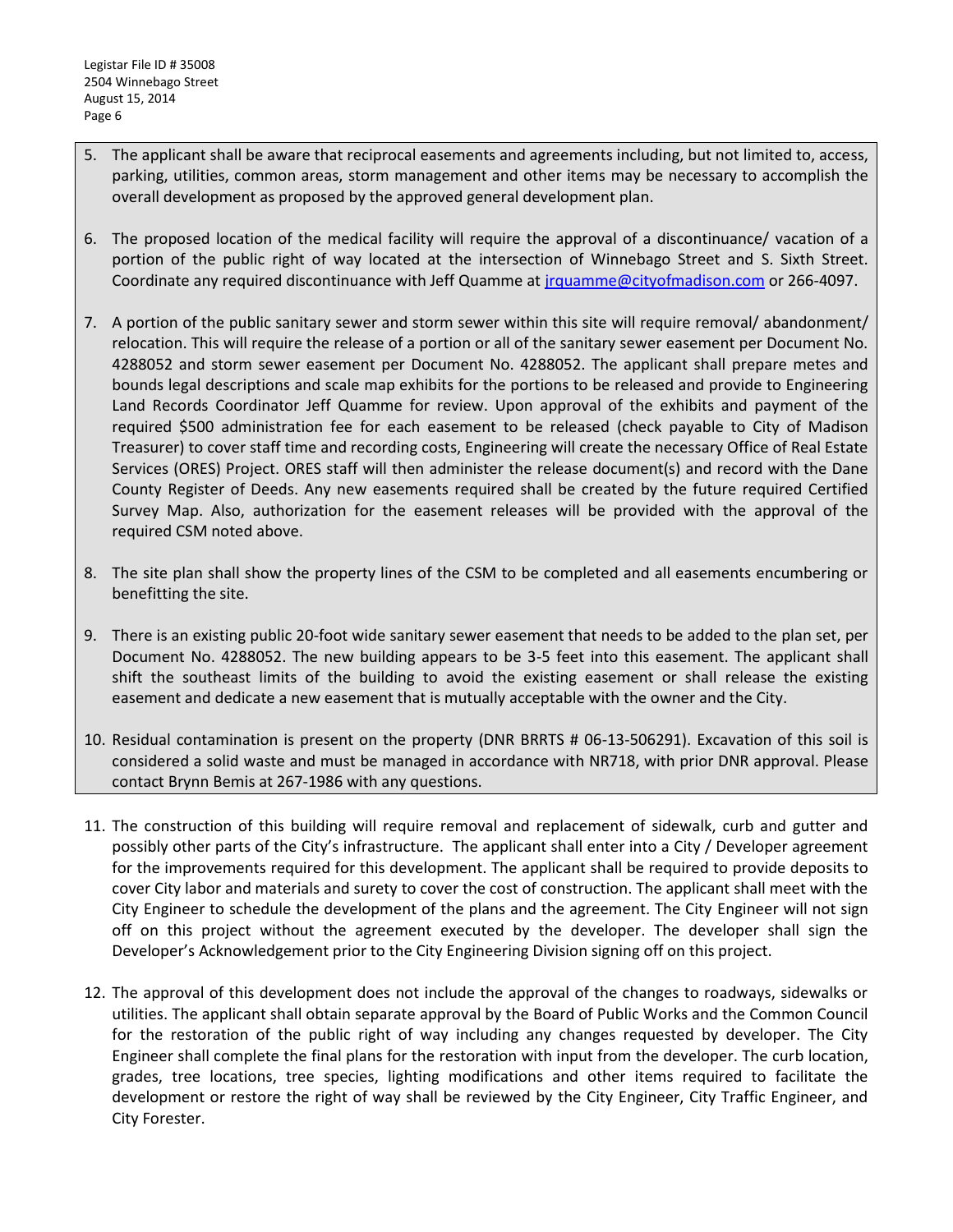- 13. The applicant shall provide the City Engineer with a survey indicating the grade of the existing sidewalk and street. The applicant shall hire a Professional Engineer to set the grade of the building entrances adjacent to the public right of way. The applicant shall provide the City Engineer the proposed grade of the building entrances. The City Engineer shall approve the grade of the entrances prior to signing off on this development.
- 14. The applicant shall replace all sidewalk and curb and gutter that abuts the property that is damaged by the construction, or any sidewalk and curb and gutter, which the City Engineer determines needs to be replaced because it is not at a desirable grade, regardless of whether the condition existed prior to beginning construction.
- 15. All work in the public right of way shall be performed by a City-licensed contractor.
- 16. All damage to the pavement on E. Washington Avenue, Winnebago Street and S. Sixth Street adjacent to this development shall be restored in accordance with the City's Pavement Patching Criteria.
- 17. This project falls in the Rock River TMDL Zone and is subject to increased erosion control enforcement as authorized by Resolution 14-00043 passed by the Common Council on January 21, 2014. The project will be expected to meet a higher standard of erosion control than the minimum standards set by the Wisconsin Department Natural Resources (WDNR).
- 18. The plan set shall be revised to show a proposed private internal drainage system on the site. This information shall include the depths and locations of structures and the type of pipe to be used.
- 19. The applicant shall demonstrate compliance with Section 37.07 and 37.08 of Madison General Ordinances regarding permissible soil loss rates. The erosion control plan shall include Universal Soil Loss Equation (USLE) computations for the construction period. Measures shall be implemented in order to maintain a soil loss rate below 7.5-tons per acre per year.
- 20. Effective January 1, 2010, the Department of Commerce's authority to permit commercial sites, with over 1 acre of disturbance, for stormwater management and erosion control has been transferred to the Department of Natural Resources (WDNR). The WDNR does not have an authorized local program transferring this authority to the City of Madison. The City of Madison has been required by the WDNR to continue to review projects for compliance with NR-216 and NR-151but a separate permit submittal is now required to the WDNR for this work as well. The City of Madison cannot issue our permit until concurrence is obtained from the WDNR via their NOI or WRAPP permit process. As this site is greater than 1 acre, the applicant is required by State Statute to obtain a Water Resources Application for Project Permits (WRAPP) from the Wisconsin Department of Natural Resources, prior to beginning construction. This permit was previously known as a Notice of Intent Permit (NOI). Contact Eric Rortvedt at 273-5612 of the WDNR to discuss this requirement.
- 21. Prior to approval, this project shall comply with Chapter 37 of the Madison General Ordinances regarding stormwater management. Specifically, this development is required to: detain the 2- and 10-year storm events; reduce TSS off of the proposed development by 80% when compared with the existing site, and; complete an erosion control plan and complete weekly self-inspection of the erosion control practices and post these inspections to the City of Madison website as required by Chapter 37 of MGO.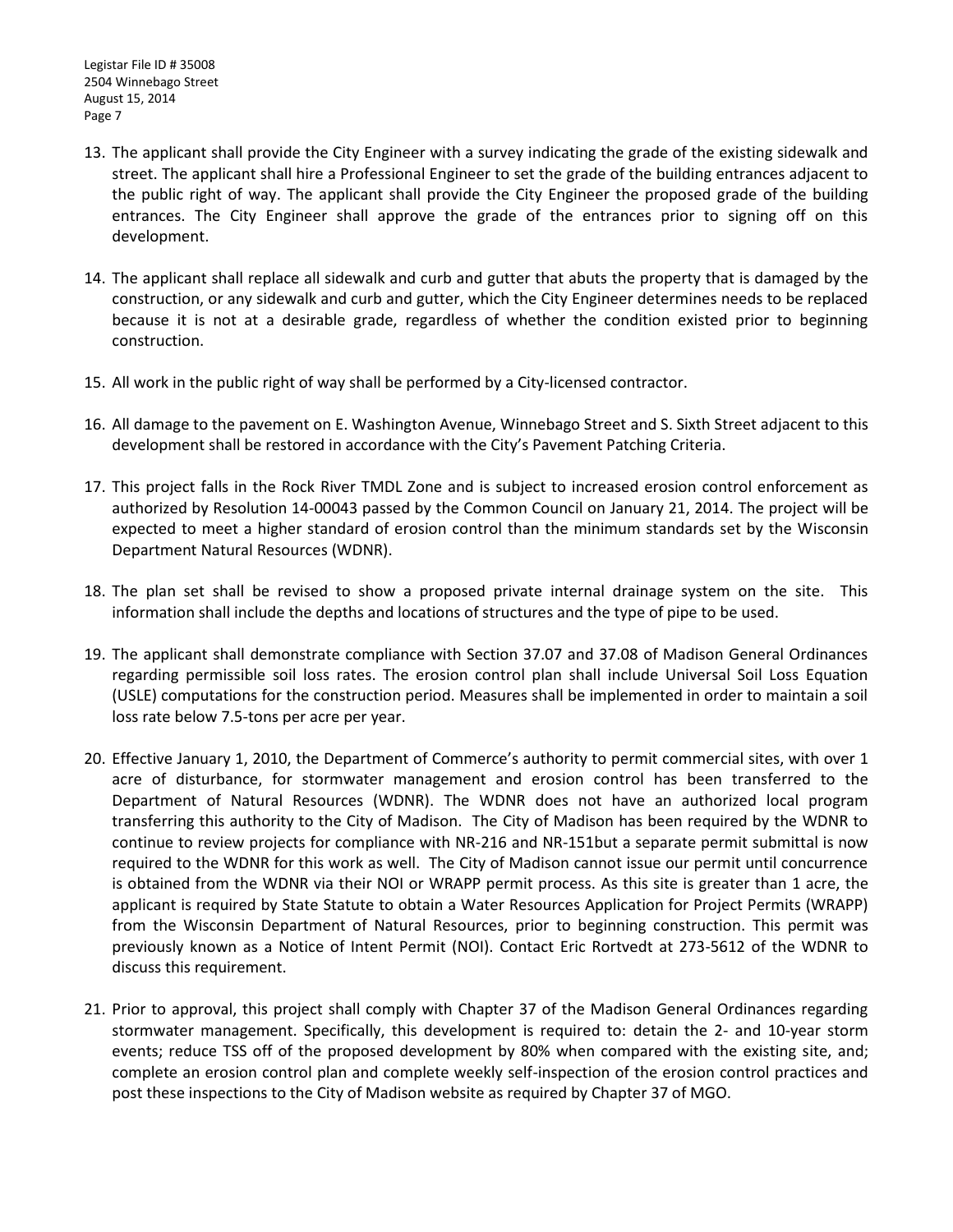- 22. The plan set shall be revised to show more information on proposed drainage for the site. This shall be accomplished by using spot elevations and drainage arrows or through the use of proposed contours. It is necessary to show the location of drainage leaving the site to the public right-of-way. It may be necessary to provide information off the site to fully meet this requirement.
- 23. NR-151 of the Wisconsin Administrative Code requires that future phases of this project comply with NR 151 in effect when work commences. Specifically, any phases not covered by a Notice of Intent (NOI) received from the WDNR under NR-216 prior to October 1, 2004 shall be responsible for compliance with all requirements of NR-151 Subchapter III. As most of the requirements of NR-151 are currently implemented in Chapter 37 of the Madison General Ordinances, the most significant additional requirement shall be that of infiltration. Commercial development shall infiltrate 60% of the predevelopment infiltration amount, 10% of the runoff from the 2-year post development storm or dedicate a maximum of 2% of the site area to active infiltration practices.
- 24. The applicant shall submit, prior to plan sign-off, digital PDF files to the City Engineering Division. The digital copies shall be to scale, shall have a scale bar on the plan set, and shall contain the following items: building footprints; internal walkway areas; internal site parking areas; lot lines and right-of-way lines; street names, stormwater management facilities and; detail drawings associated with stormwater management facilities (including if applicable planting plans).
- 25. The applicant shall submit prior to plan sign-off, electronic copies of any Stormwater Management Files including SLAMM DAT files, RECARGA files, TR-55/HYDROCAD/Etc., and Sediment loading calculations. If calculations are done by hand or are not available electronically the hand copies or printed output shall be scanned to a PDF file and provided).
- 26. The applicant's utility contractor shall obtain a connection permit and excavation permit prior to commencing the storm sewer construction.
- 27. The site plan shall be revised to show all existing public sanitary sewer facilities in the project area as well as the size, invert elevation, and alignment of the proposed service.

### **Traffic Engineering Division** (Contact Eric Halvorson, 266-6527)

- 28. The location of the clinic monument sign as shown on the plans may prevent proper vision of vehicles turning left from the driveway and vehicles exiting the roundabout. The applicant upon submittal of final plans shall show sight distance vision triangles in compliance with current AASHTO standards and shall relocate the sign as necessary to obtain required sight distances.
- 29. Items in the right of way are not approvable through the site plan approval process. Approval of the submitted plans does not grant approval of the items shown in the public right of way. The applicant will need to obtain other approvals to place items in the right of way.
- 30. The applicant shall not prohibit public use of the private bike path shown on the submitted site plans.
- 31. The addition of the private bike path through the site will generate a demand for a pedestrian and bicycle connection between the crosswalk on the southerly side of the roundabout and the public bike path located along the south side of Winnebago Street. The applicant shall enter into a Developers Agreement with the City Engineering Division to install a path connection between these two points.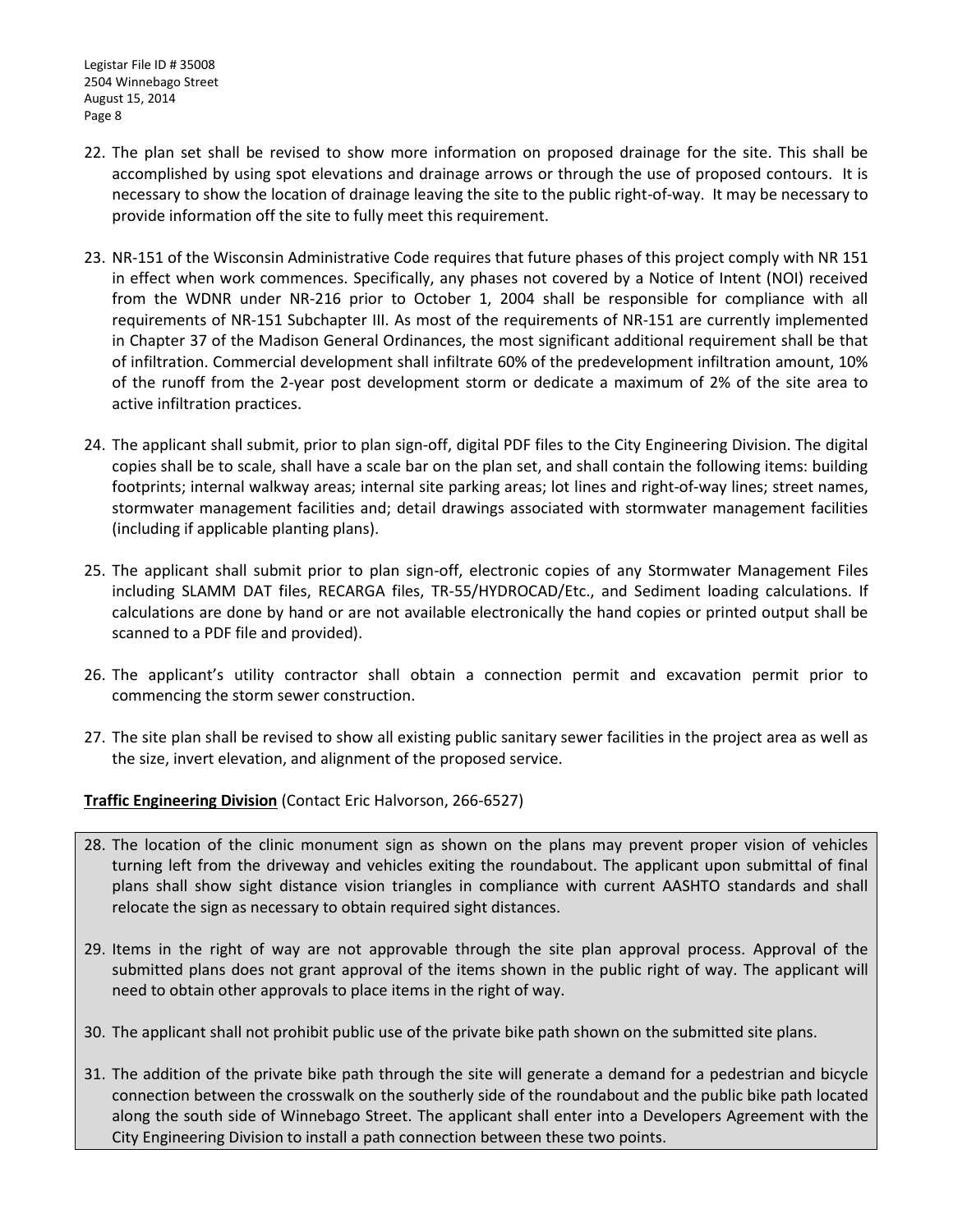- 32. The applicant shall submit one contiguous plan for approval. The plan drawing shall be scaled to  $1'' = 20'$  and include the following, when applicable: existing and proposed property lines; parcel addresses; all easements; pavement markings; signing; building placement; items in the terrace such as signs, street light poles, hydrants; surface types such as asphalt, concrete, grass, sidewalk; driveway approaches, including those adjacent to and across street from the project lot location; parking stall dimensions, including two (2) feet of vehicle overhang; drive aisle dimensions; semitrailer movement and vehicle routes; dimensions of radii; and percent of slope.
- 33. The developer shall post a security deposit prior to the start of development. In the event that modifications need to be made to any City-owned and/or maintained traffic signals, street lighting, signing, pavement marking and conduit/handholes, the developer shall reimburse the City for all associated costs including engineering, labor and materials for both temporary and permanent installations.
- 34. The City Traffic Engineer may require public signing and marking related to the development; the developer shall be financially responsible for such signing and marking.
- 35. All parking facility design shall conform to the standards in MGO Section 10.08(6).

**Zoning Administrator** (Contact Pat Anderson, 266-5978)

- 36. The submitted plans show landscaping elements which do not comply with MGO Section 28.142 toward the landscaping requirement for this development. Revise the landscaping plans to include a landscape island located at least every 12 contiguous stalls.
- 37. Necessary information relative to the provision of required bicycle parking has not been included with the submittal per Section 28.141. A bicycle stall is 2 feet by 5 feet with a 5-foot access aisle, all which must be shown on the final plan sets. Provide a detail of the proposed bike racks. As this is a Planned Development, the Plan Commission may modify any bike parking requirement.
- 38. The submitted plans do not call out the minimum required 2 loading spaces, which must have a minimum dimension of 10 x 50 feet with 14 feet of vertical clearance to be shown on the final plans. The loading area shall be exclusive of drive aisle and maneuvering space. Work with Planning and Zoning staff to determine these areas.
- 39. The submitted plans do not include a request to waive the 20% open space requirement for PD zoning, pursuant to Section 28.098(4)(e). However can to deferred to the future development of the site.
- 40. Provide a refuse enclosure detail, as required per Section 28.142(a).

### **Fire Department** (Contact Bill Sullivan, 261-9658)

- 41. Based on current plans, the primary response point for emergency personnel would be the vestibule 1,000 feet off of Winnebago Street. Contact City Engineering for the official street number based on Madison General Ordinances.
- 42. The Madison Fire Department does not object to this proposal provided the project complies with all applicable fire codes and ordinances.